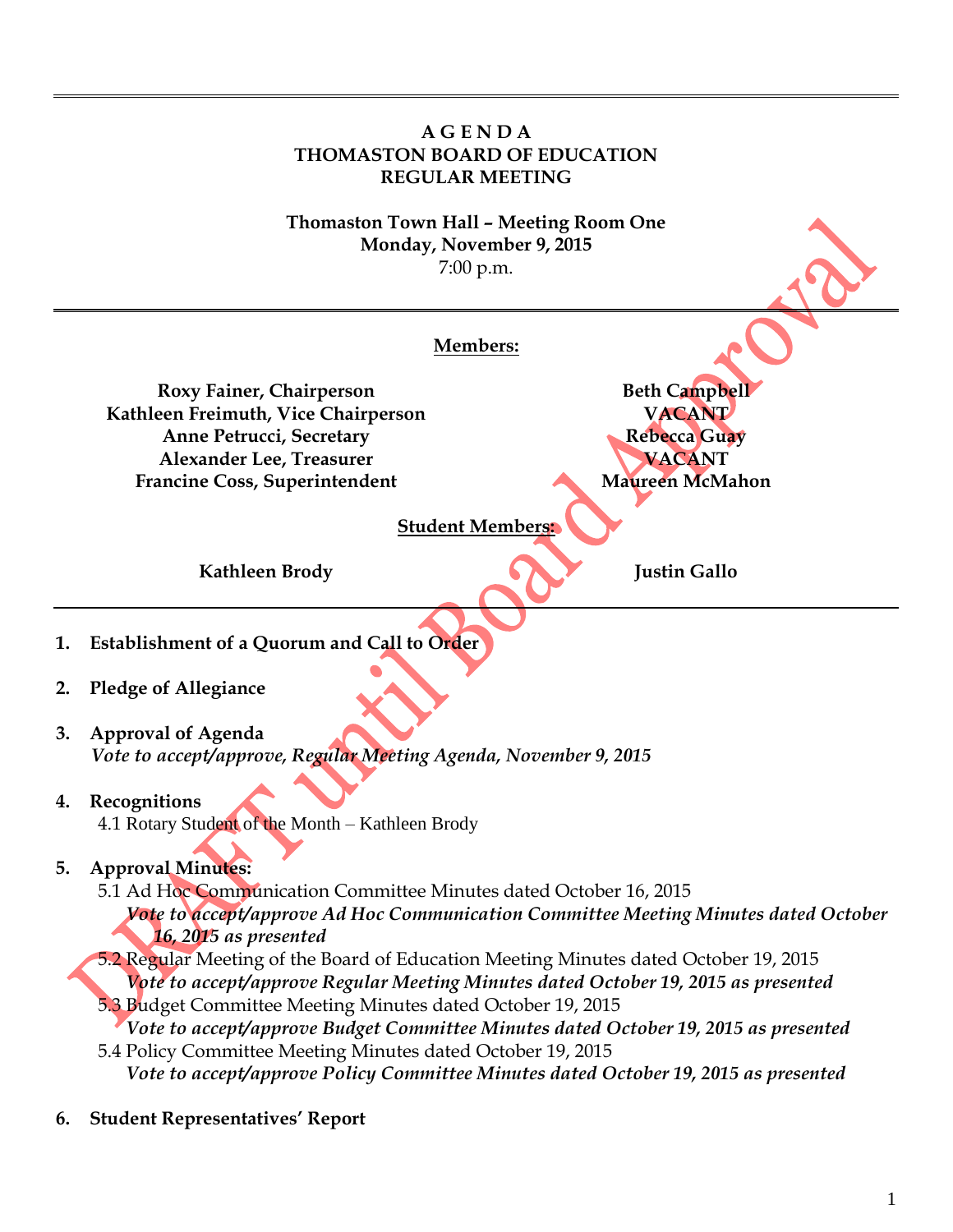# **7. Chairperson's Report – Board of Education Member Resignation: Jennifer McDonald**

## **8. Superintendent's Report**

- 8.1 NESDEC Enrollment Projection Service and Special Education Trend Report
- 8.2 Effective School Solutions Conference
- 8.3 Effective School Solutions Brochure
- 8.4 Fire Marshal Letter to Superintendent: Inspection Report School System
- 8.5 Superintendent Letter to Fire Marshal: Inspection Report School System
- 8.6 Education Connection Director Letter to Superintendent Annual Report

## 8.7 Job Descriptions

- *8.7.1 Executive Secretary to the Superintendent of Schools*
- *8.7.2 Teacher-After School Program (TCS)*
- *8.7.3 Transition Coordinator (THS)*

# 8.8 Enrollment Report

### 8.9 Personnel

- *8.9.1 Kristin Thornton, Executive Secretary to the Superintendent, New Hire, October 26, 2015*
- *8.9.2 Christine Salerno, English Teacher, Thomaston High School, Resignation, October 28, 2015 Vote to accept/approve New Hires/Transfers/Resignations/Retirements*
- *8.9.3 Melissa Saramanidis, Teacher - After School Program (Literacy Enrichment), Thomaston Center School Vote to accept/approve Schedule K/Coaching/After School Positions*

# 8.10Administrator Reports

## 8.11Field Trips

*8.11.1 Susan Abbott, Grades 10 – 12, Spain-Madrid-Barcelona, June 2017 Vote to accept/approve Out-of-State/Out-of-Country Field Trips*

# **9. Committee Reports:**

- 9.1 Budget/Audit Committee
	- 9.1.1 Reports
		- 9.1.1.1 Business Report:

• *Thomaston High School Gym Floor Covering for Emergency Shelter – Ken Koval*

- *Heating Oil for 2016-2017*
- *University of Bridgeport Interns*
- *Semi-Annual Roof Condition Report – BRS*
- *Semi-Annual Roof Condition Report – THS*

## 9.1.1.2 Finance Report:

- *October 2015 Expenditures: \$1,663,406.79*
- *2015-2016 Budget Projection: \$0.00*
- *2015-2017 Grant Report*
- *October 2015 Transfers: \$0.00*

*Vote to accept/approve Business and Finance Report and Expenditures as presented*